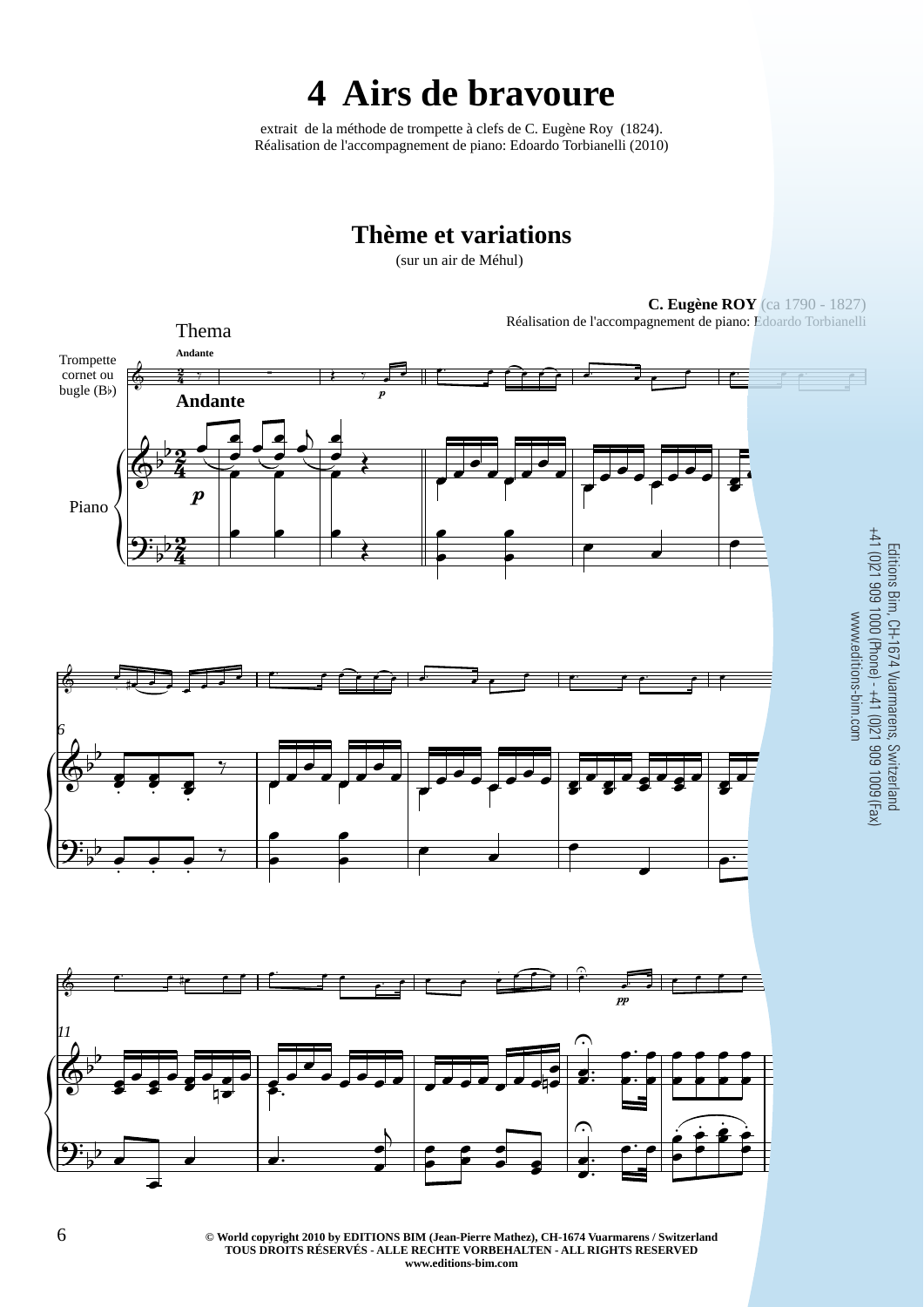

 $\left\{ \begin{matrix} 1 \\ 1 \\ 2 \end{matrix} \right\}$  $\boldsymbol{p}$ 2  $\frac{2}{4}$ <u>2</u>  $\frac{2}{4}$ <u>2</u>  $\frac{2}{4}$  $\begin{array}{cc} \leftarrow & \frac{2}{4} \end{array}$  ; : 3  $\begin{array}{ccc} 3 & 3 & \overline{3} \\ 3 & 3 \end{array}$ 3 3  $\overline{3}$   $\overline{3}$   $\overline{3}$   $\overline{3}$ Variation 1  $\overline{\mathbb{Q}^{\flat}}$  $\frac{1}{2}$  $\mathbf{\mathcal{P}}$  ,  $\frac{1}{2}$  $\frac{1}{2}$  ,  $\frac{1}{2}$  ,  $\frac{1}{2}$  ,  $\frac{1}{2}$  ,  $\frac{1}{2}$  ,  $\frac{1}{2}$  ,  $\frac{1}{2}$  ,  $\frac{1}{2}$  ,  $\frac{1}{2}$  $\frac{1}{\epsilon}$  $\frac{1}{\sqrt{2}}$ -<br>- $\frac{1}{\epsilon}$  $\frac{1}{\sqrt{2}}$  $\overline{\bullet}$  $\frac{1}{\sqrt{2}}$  $\overline{b}$  $\frac{1}{\epsilon}$  $\bullet$  $\begin{array}{c} \bullet \end{array}$  $\ddot{\bm{s}}$  $\bullet$  $\overline{\bullet}$  $\overline{A}$  $\frac{1}{7}$  $\bullet$  $\bullet$  $\frac{1}{2}$  $\overline{A}$  $\frac{1}{\gamma}$ Į  $\overline{\bullet}$  $\overline{\bullet}$  $\frac{1}{7}$  $\ddot{\bm{s}}$  $\bullet$  $\frac{1}{2}$  $\overline{A}$  $\frac{1}{\gamma}$  $\ddot{\bm{s}}$  $\bullet$  $\overline{\phantom{a}}$  $\bullet$   $\bullet$   $\bullet$  $\left\vert \cdot\right\vert$  $\rightarrow$  $\begin{array}{c} \bullet \end{array}$  $\begin{array}{cc} \circ & \circ \\ \circ & \circ \end{array}$  $\rightarrow$  $\frac{2}{7}$ 





- 3<br>- 3 Editions Bim, CH-1674 Vuarmarens, Switzerland +41 (0)21 909 1000 (Phone) - +41 (0)21 909 1009 (Fax) www.editions-bim.com

BIM TP304 <sup>|</sup> *Photocopying is illegal — Photocopier est illégal — Photokopieren ist rechtswidrig* 7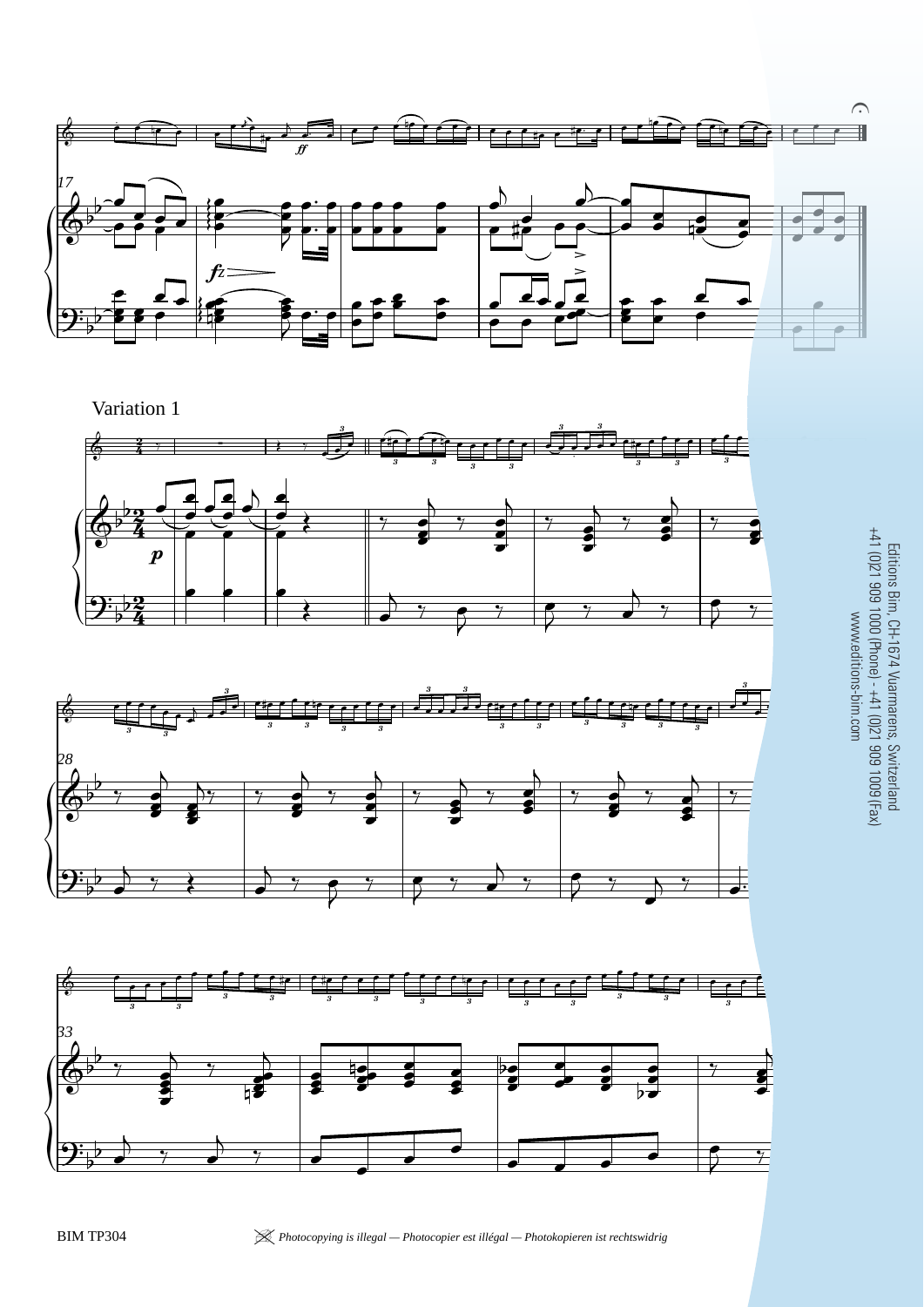

8 **8** *Photocopying is illegal — Photocopier est illégal — Photokopieren ist rechtswidrig* BIM TP3044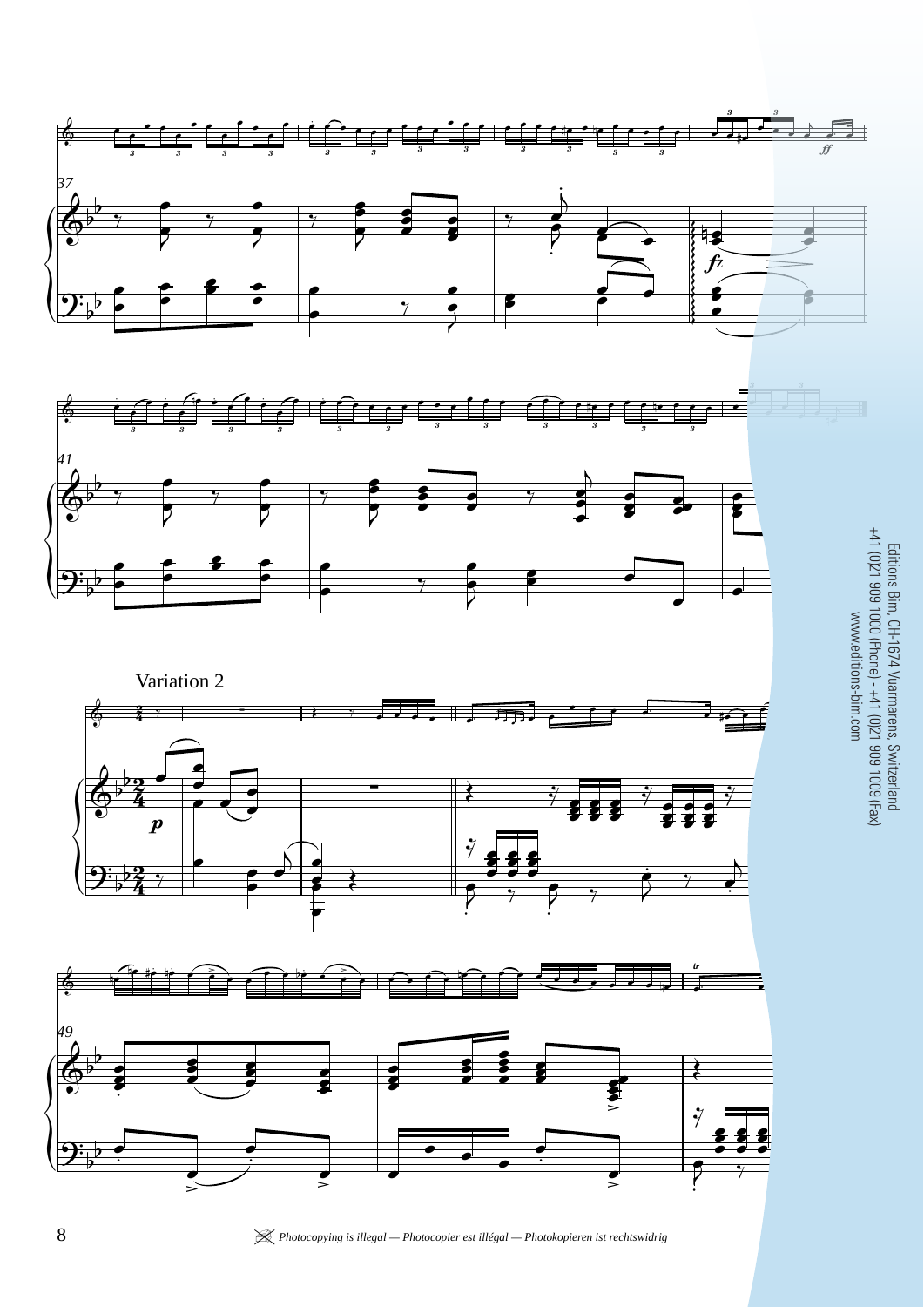







BIM TP304 <sup>|</sup> *Photocopying is illegal — Photocopier est illégal — Photokopieren ist rechtswidrig* 9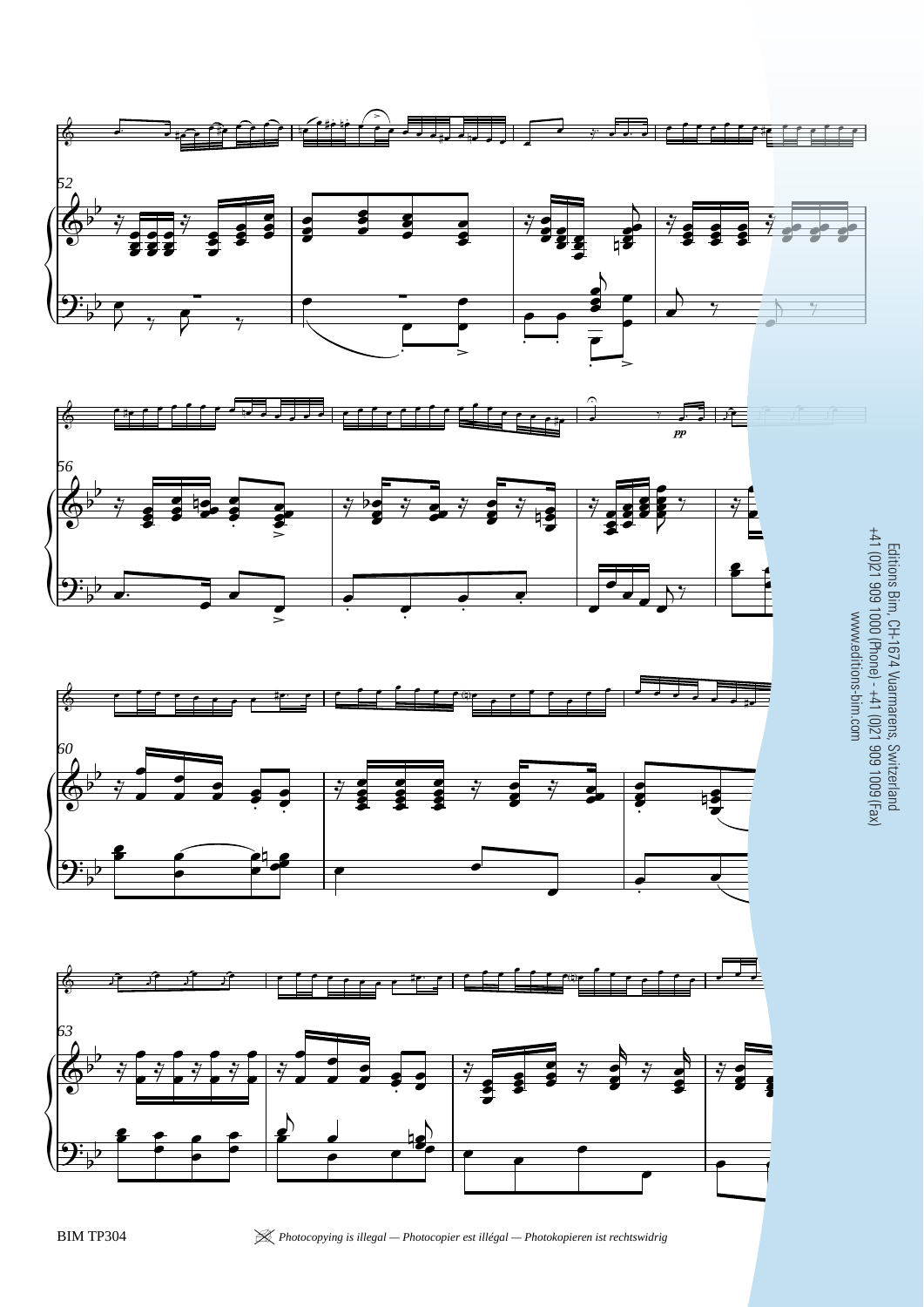# **Thème et variations**

**C. Eugène ROY** (ca 1790 - 1827) Réalisation de l'accompagnement de piano: Edoardo Torbianelli

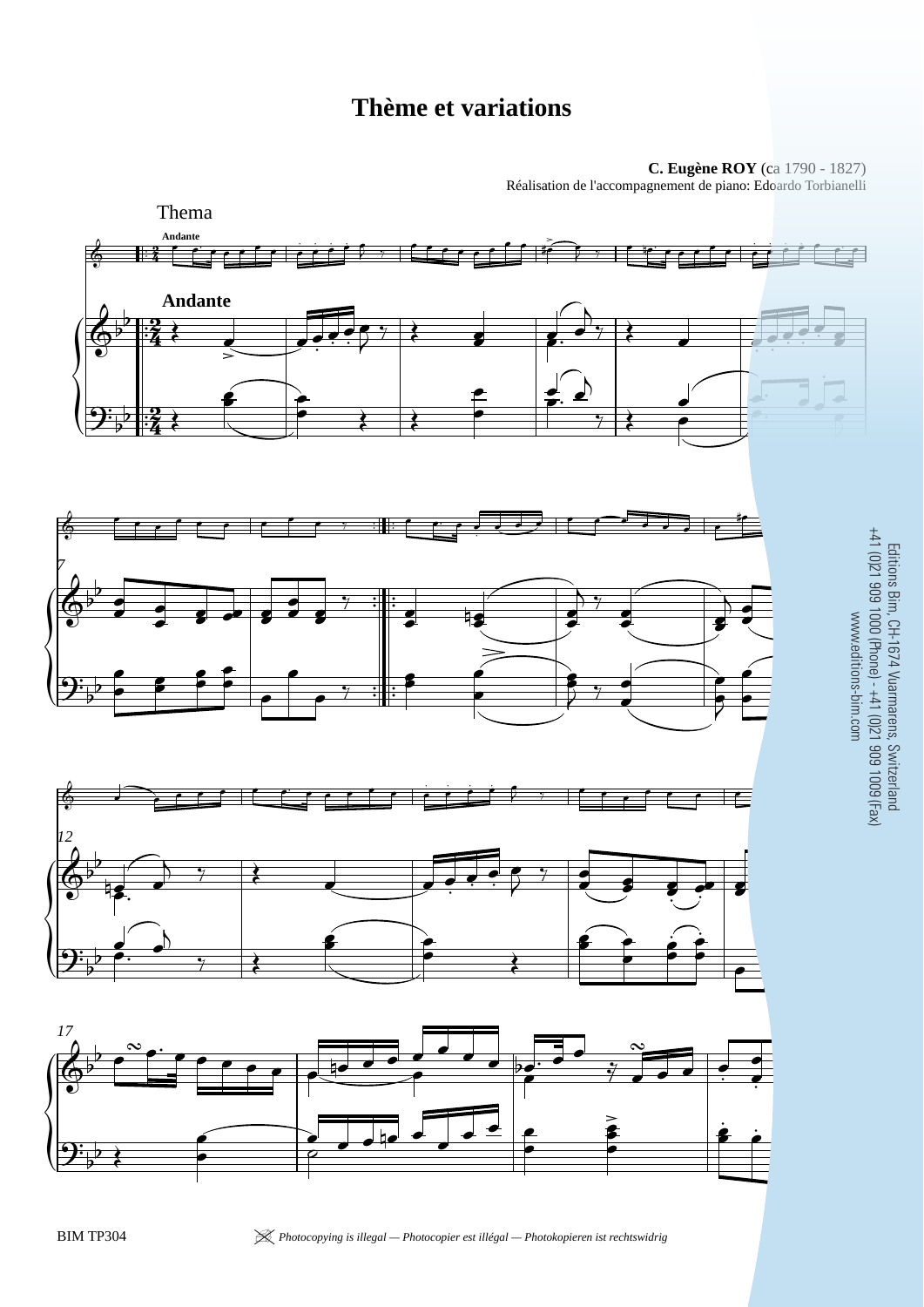Variation 1







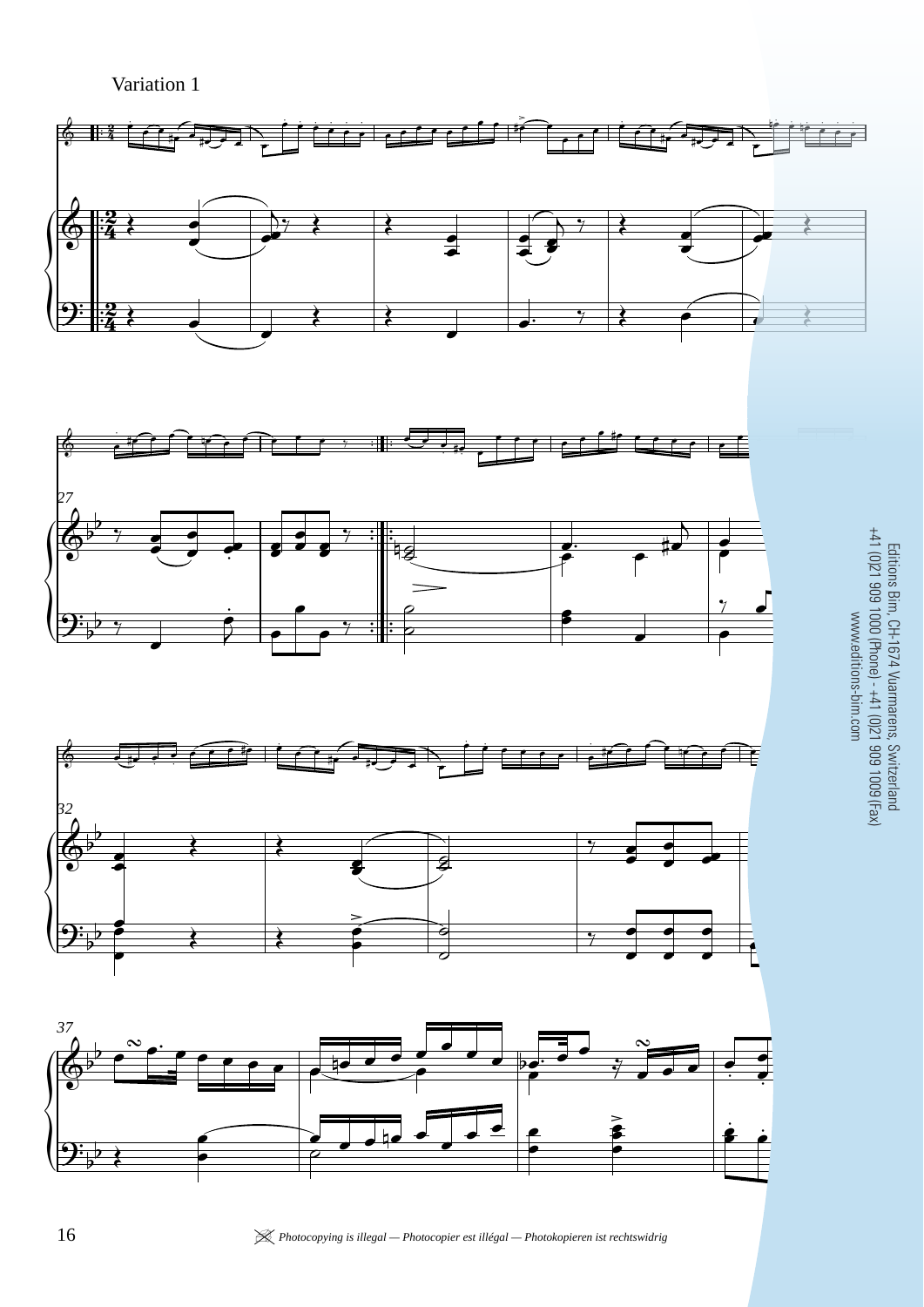Variation 2







Editions Bim, CH-1674 Vuarmarens, Switzerland +41 (0)21 909 1000 (Phone) - +41 (0)21 909 1009 (Fax) www.editions-bim.com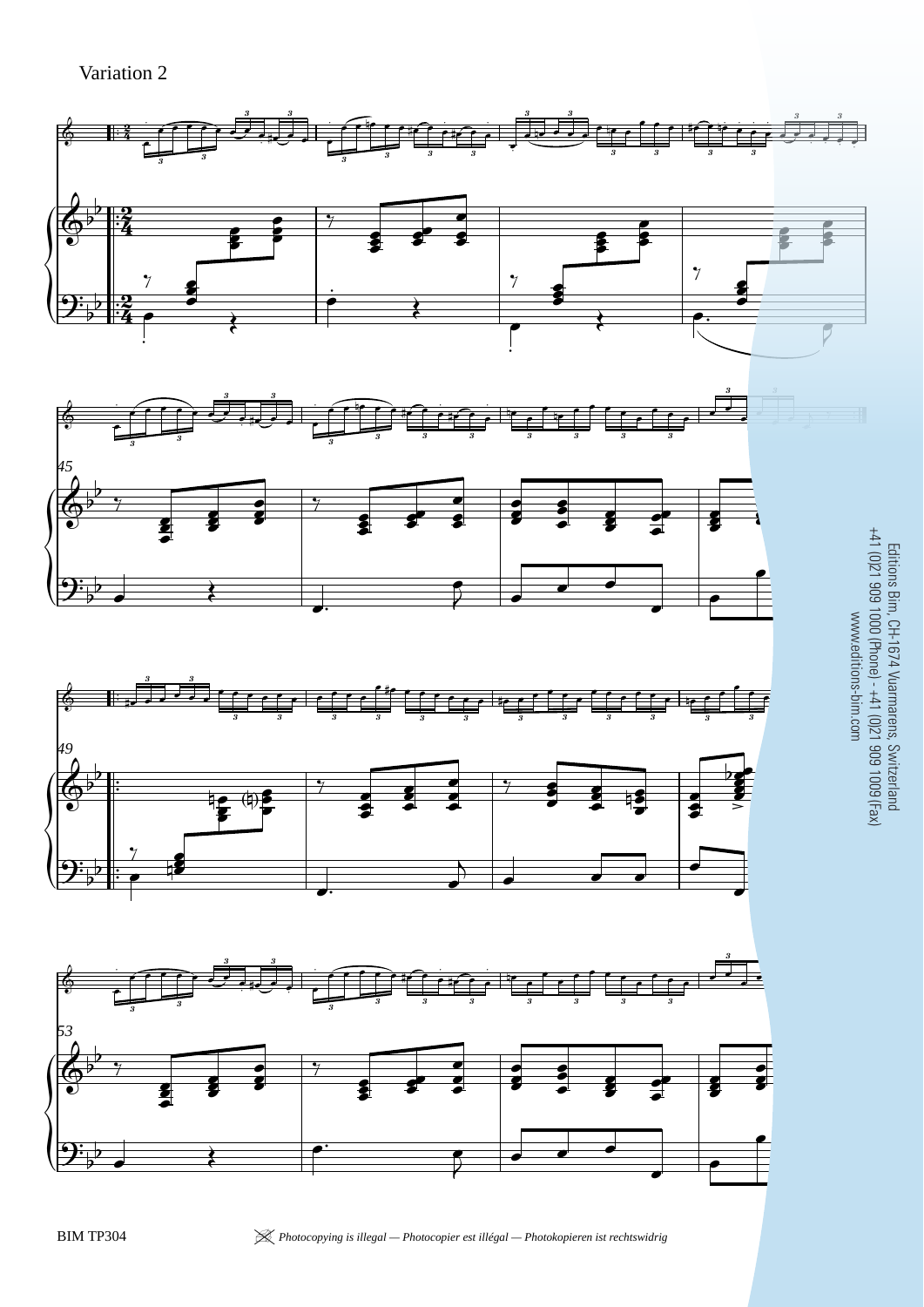







18 *<u>X</u> Photocopying is illegal — Photocopier est illégal — Photokopieren ist rechtswidrig*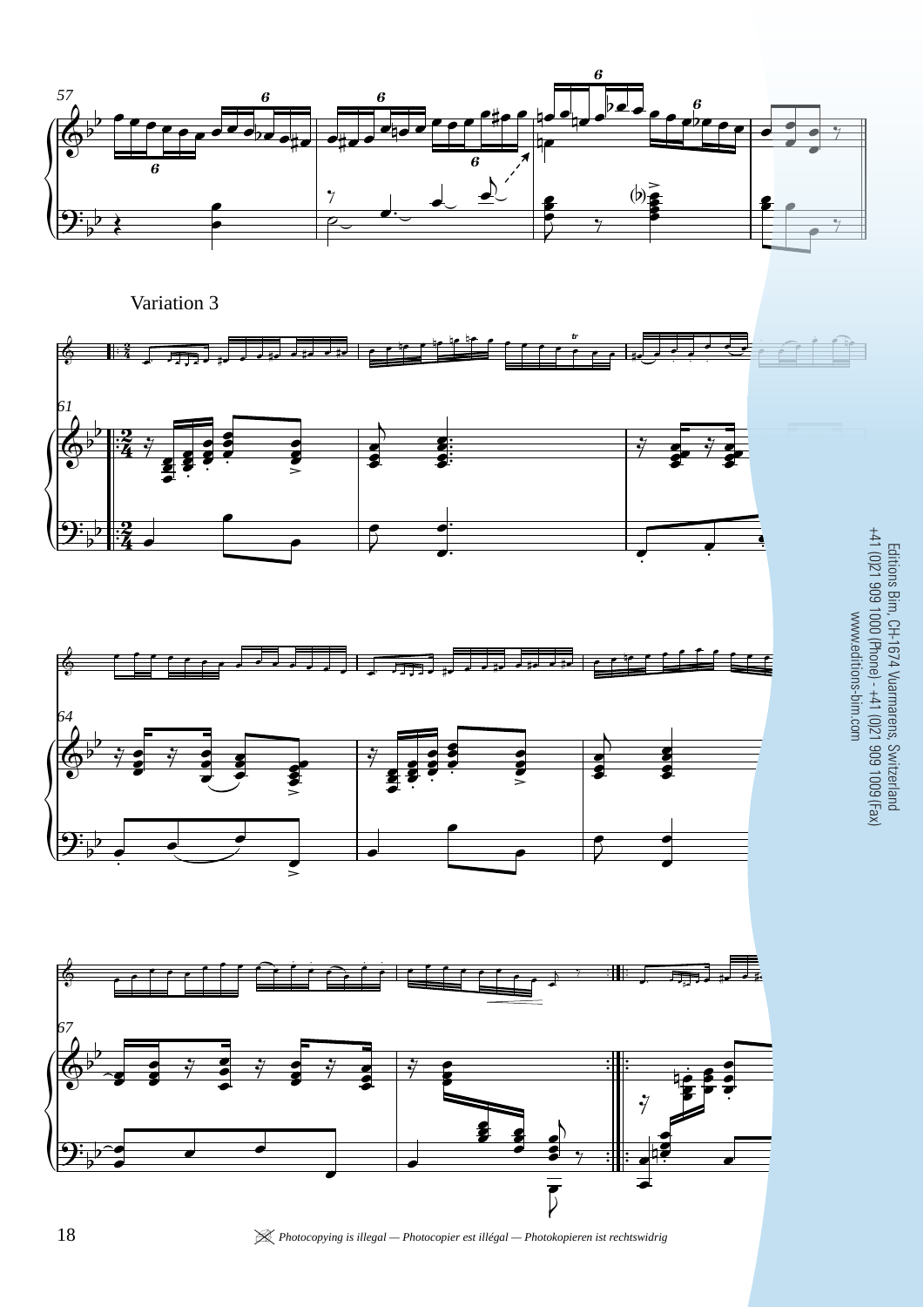### **"Assisa a piè d'un salice"**

Canzona tirée d'Othello (1816)



**Gioacchino ROSSINI (1792-1868)** arr. partie de trompette: C. Eugène Roy (ca 1790 - 1827)

Editions Bim, CH-1674 Vuarmarens, Switzerland

Adaptation de l'accompagnement original de piano: Edoardo Torbianelli

28 *28 Photocopying is illegal — Photocopier est illégal — Photokopieren ist rechtswidrig*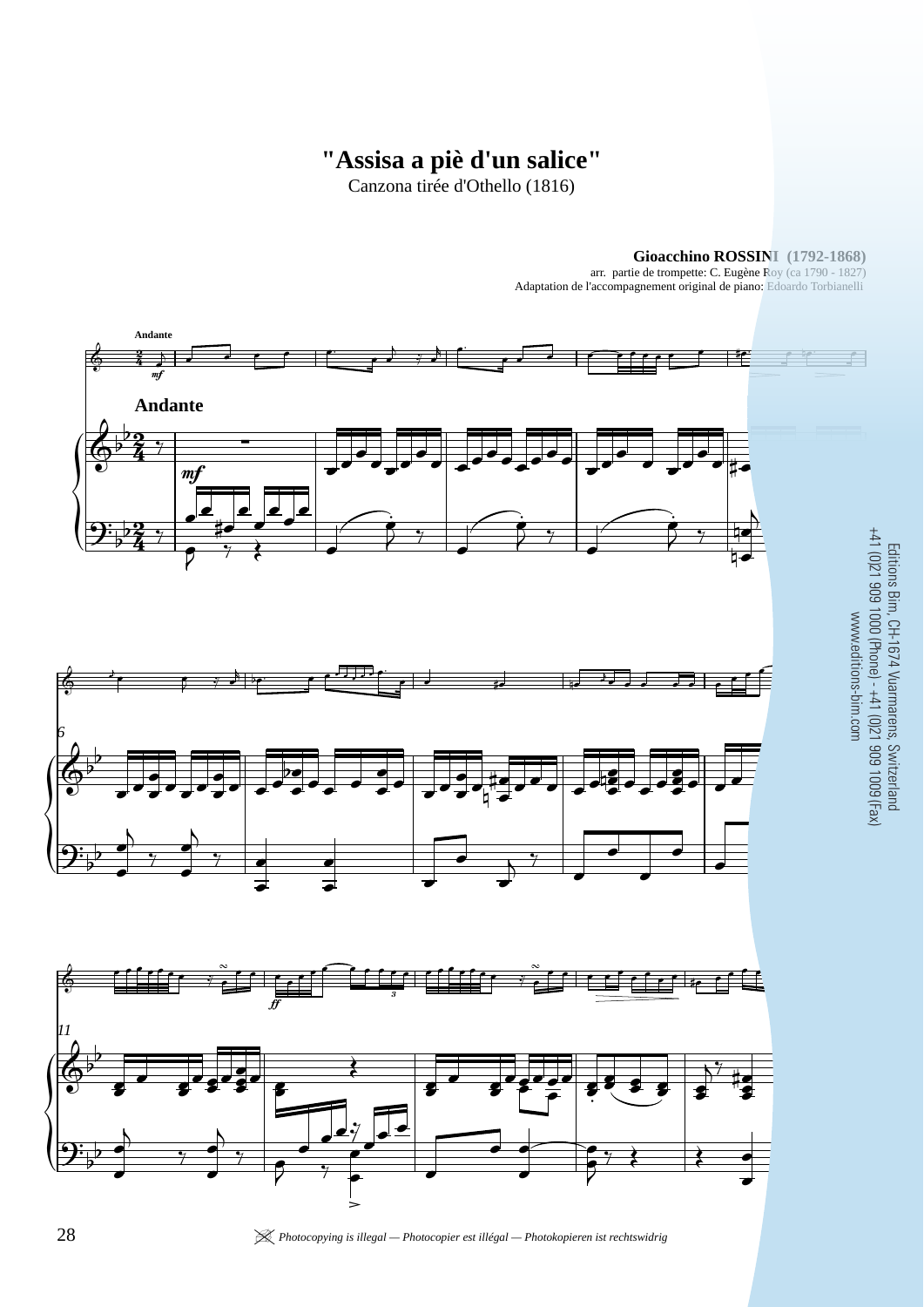







 $\sim$ Editions Bim, CH-1674 Vuarmarens, Switzerland +41 (0)21 909 1000 (Phone) - +41 (0)21 909 1009 (Fax) www.editions-bim.com

BIM TP304 <sup>|</sup> *Photocopying is illegal — Photocopier est illégal — Photokopieren ist rechtswidrig* 29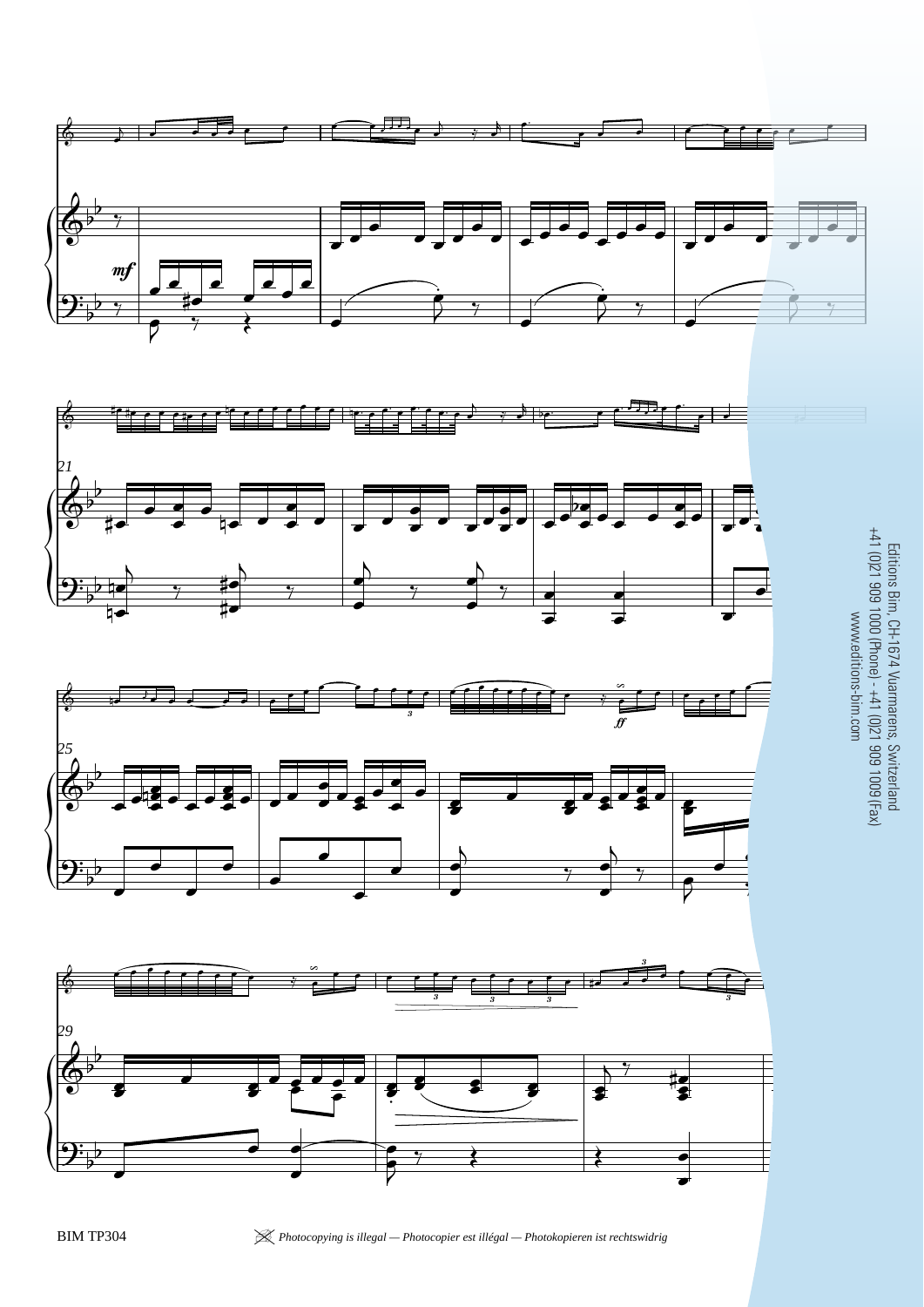#### **Ombra che a me ritorna**

Cavatina tirée de "Gabriella di Vergi"

#### **Michele Enrico CARAFA di COLOBRANO** (1787-1872)

arr. partie de trompette: C. Eugène Roy (ca 1790 - 1827) Adaptation de l'accompagnement original de piano: Edoardo Torbianelli



BIM TP304 <sup>|</sup> *Photocopying is illegal — Photocopier est illégal — Photokopieren ist rechtswidrig* 31